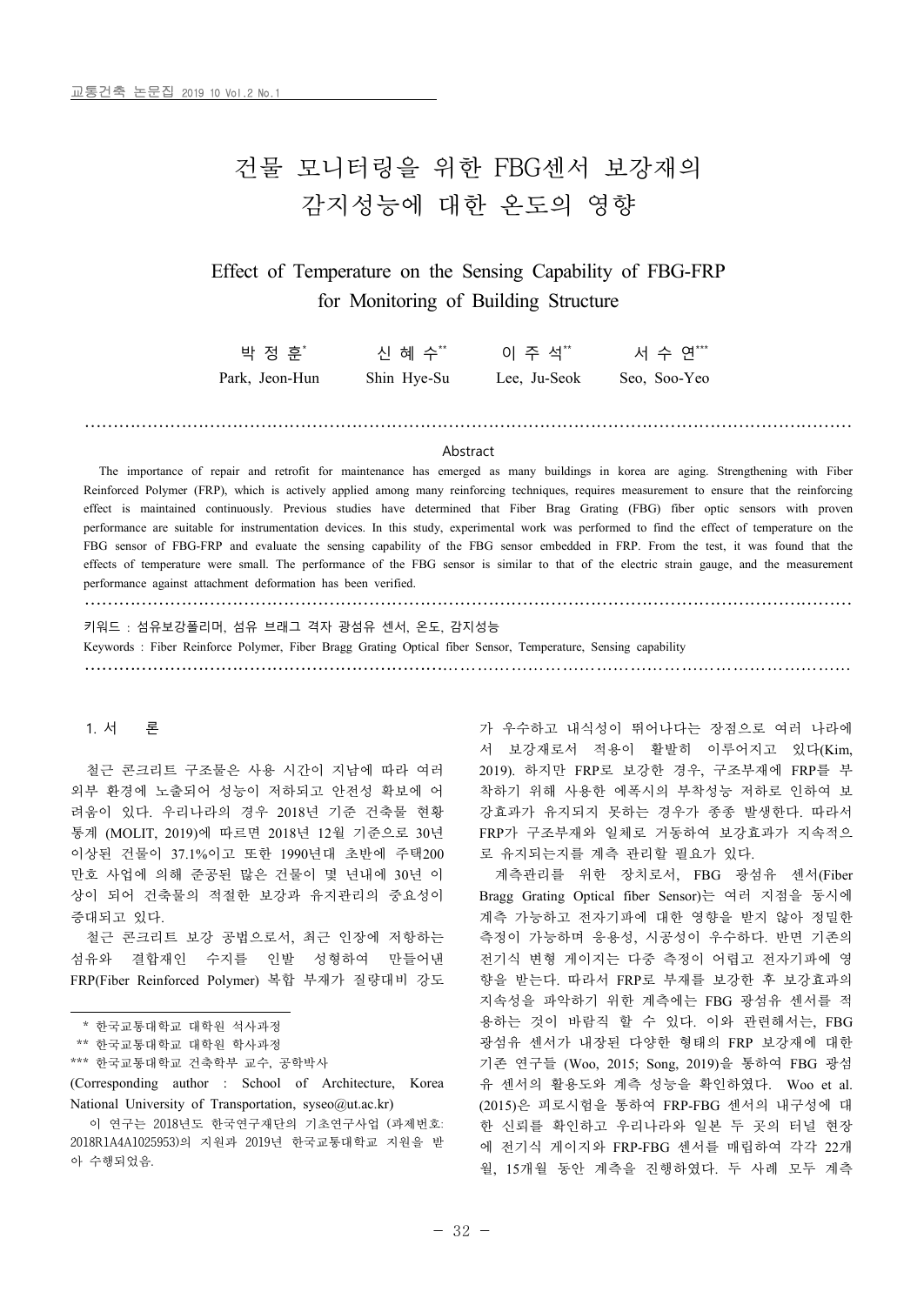## 교통건축 논문집 2019 10 Vol.2 No.1

결과 전기식 게이지의 값에서 이상 계측 값이 관찰되었으 며 원인은 용수 접촉 및 습기에 의한 절연 불량으로 판단 하였다. 반면 FRP-FBG 센서는 재질 특성상 절연에 의한 영향을 받지 않아 정밀한 계측 값을 보였다. 이는 유지관 리를 위한 지속적인 계측에는 FRP-FBG 센서가 전기식 게 이지보다 적합하다는 것을 나타낸다. Song et al. (2019)은 FRP 판 사이에 에폭시로 FBG 광섬유 센서를 부착한 FRP 보강재의 인장실험을 통하여 인장강도를 산정하여 그 상 한값의 강도가 발현되기 위하여 광섬유와 에폭시 사이에 서 미끄러짐이 발생하지 않는 적절한 부착 강도를 갖는 최소 부착 길이를 규명하였다. 또한, FBG-FRP의 부착 방 식을 변수로 두고 인장실험을 진행하여 전기식 게이지와 가장 유사한 계측 값을 나타내는 부착 방식을 제안하였다. 하고 실제 콘크리트에 보강재로 사용되었을 때의 계측성 능을 규명하는 것이다. 이를 위하여, FBG-FRP의 온도 실 험을 진행하고 온도에 따른 영향을 파악하였다.

## 2. FBG 광섬유 센서 계측 원리

FBG 광섬유 센서는 Figure 1과 같은 구조로 광섬유 코 어 부분에 브래그 격자가 내장되어있다. 코어에 빛이 입사 하면 높은 굴절률을 갖는 코어와 낮은 굴절률을 갖는 클 래딩의 굴절률 차이로 인해 전반사가 일어난다. 전반사된 빛이 간격이 일정한 브래그 격자를 지나면서 격자마다 특 정 파장 조건에 만족하는 빛이 반사되고 이외의 빛은 통 과된다. 이때 계측에는 반사된 빛만이 고려된다. 부재에 변형이 일어나면 브래그 격자 사이의 간격이 변화하기 때 문에 반사되는 빛의 파장 길이 또한 달라져 즉각적으로 부재 변형률 계측이 가능하다(Choi, 2006).



Figure 1. FBG optical fiber sensor composite

광섬유 센서의 구성은 게르마늄이 첨가된 광섬유 코어 에 많은 브래그 격자가 새겨져 있는 형태이다. 측정원리는 온도나 강도 등의 외부 조건변화에 따라 각 격자에서 반 사되는 빛의 파장이 달라지는 특성을 이용한다. Figure 2 에 나타낸 바와 같이, 광폭 스펙트럼이 입사되면 브래그격 자는 특정 파장만을 반사하고, 그 외의 파장은 그대로 투 과시키는 특징을 갖는다. 격자의 주변 온도가 바뀌거나 격 자에 인장이 가해지면, 광섬유의 굴절률이나 길이가 변화하



본 연구의 목적은 FBG-FRP의 온도에 따른 영향을 규명 제가에서 반사되는 빛의 파장을 측정하여 온도나 인장, 압력, 여 반사되는 특정 파장이 바뀐다. 따라서 광섬유 브래그 격 구부림 등을 감지할 수 있다. 광폭 스펙트럼을 광섬유에 입 사시킬 경우, Equation 1과 같이 반사되는 파장성분(Reflected Signal)은 간섭을 일으켜 광섬유 격자 부위에서 반사되며 나 머지 파장성분은 통과하여 계측에 관여하지 않는다.

$$
\lambda_B = 2nA \tag{1}
$$

여기서  $\lambda_n$ 는 반사된 파장길이( $\mu$ m),  $n$ 은 유효 반사 지 표,  $\Lambda$ 는 격자의 주기( $\mu$ m)

격자에서 반사되는 브래그 파장은 유효 굴절률과 격자 간격의 함수이다. 유효 굴절률과 격자의 주된 의미는 온도 와 변형률의 함수이므로 광섬유 브래그 격자에 온도나 변 형이 주어지면 반사되는 파장이 달라진다. 브래그 조건식 에서 브래그 파장을 전미분한 후 온도, 변형률과 유효 굴 절률, 격자간격을 대입하면 Equation 2를 얻을 수 있다.

$$
\Delta \lambda_B = \lambda_B \left[ (\alpha + \xi) \Delta T + (1 - P_e) \Delta \epsilon \right] = K_T \Delta T + K_{\epsilon} \Delta \epsilon \tag{2}
$$

여기서, ∆는 파장길이 변화(μm), 는 온도에 따른 팽창계수, 는 온도에 따른 굴절률변화를 고려한 계수,  $\triangle T$ 는 온도변화,  $P_e$ 는 광탄성 상수,  $\triangle \epsilon$ 는 FBG의 변형률 변화,  $K_{\!T}, K_{\!\epsilon}$ 는 온도효과와 굴절률변화를 고려한 계수임.

Equation 2에서 파장의 변화는 온도와 변형률 변화에 의한 영향을 모두 포함하고 있으며 광섬유로 측정 가능한 범위 내에서는 대체로 선형적이다. 온도 차이가 없는 상태 에서 구조물의 변형만 측정한다면 Equation 3과 같이 간

단하게 변형를과 과장의 관계식을 얻을 수 있다.  

$$
\epsilon = \frac{1}{1 - P_e} \frac{\Delta \lambda_B}{\lambda_B}
$$
 (3)

변형률은 브래그 반사 파장의 변화량만 측정하면 쉽게 구할 수 있다. 또한 광섬유 브래그 격자의 중심 파장을 서 로 구분해서 격자를 제작하면, 광섬유에 두 개 이상 브래 그 격자를 배열하여 다점측정이 가능해진다. FBG 센서는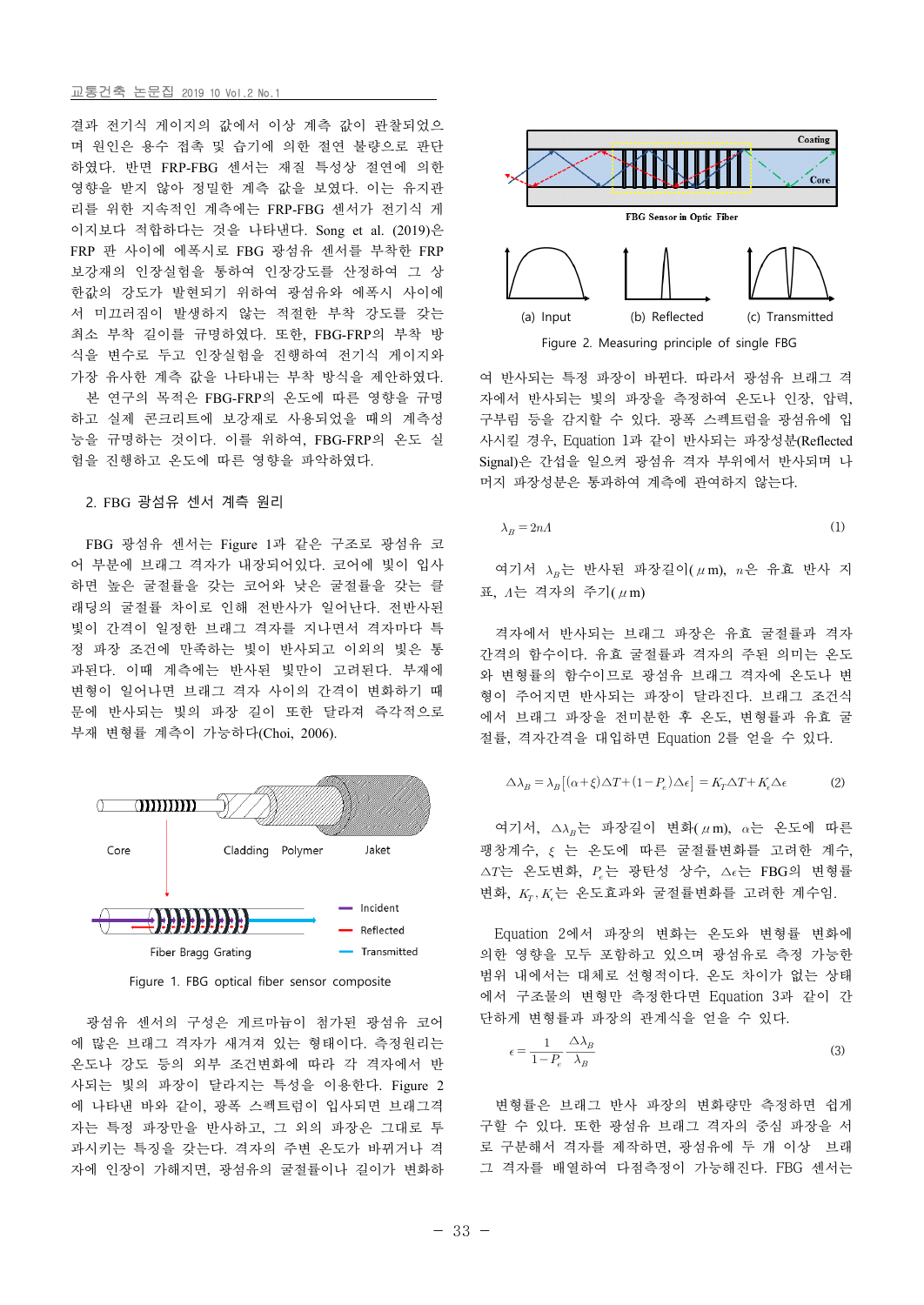## 교통건축 논문집 2019 10 Vol.2 No.1

변형이 생기면 측정되는 파장값이 바뀌어 시공 후 초기 파장값만 확보되면 파장변화량으로 변형률을 계산할 수 있어 모니터링에 최적화된 센서이다.

## 3. 온도에 따른 FBG센서의 감지성능 평가 실험

## 3.1 실험체 상세

FBG-FRP의 계측에 온도가 영향을 주는지를 알아보기 위하여 Table 1과 같이 3개의 실험체로 실험을 진행하였 다. B-Sensor 실험체는 Figure 3(a)와 같이 .FRP에 부착하지 않은 순수 FBG 센서이다. FRP에 FBG 센서를 완전부착한 FB 실험체와 센서부를 비부착한 DAF 실험체는 FBG-FRP 를 제작할 때 길이 500mm FRP 판 사이에 약 2mm의 일 정한 두께로 에폭시를 도포하여 중심에 위치한 FBG 센서 는 격자로부터 양쪽 100mm까지만 부착하고 챔버 내부 온 도를 측정하기 위하여 FBG 센서와 동일한 위치에 열전대 를 같이 삽입한 실험체이다. 이때 FRP 판 사이 브래그 격 자 부분은 Figure 3(d)와 같이 부착하였다. 완전 부착 방식 은 에폭시가 FBG 센서의 브래그 격자를 완전히 감싸는 간단한 방식이며 센서부 비부착 방식은 완전부착방식과 비슷하게 부착하지만, FBG 센서의 브래그 격자 부분을 코 팅하여 에폭시와 비부착하는 방식이다.

| Table 1. Test specimen list for temperature test |  |
|--------------------------------------------------|--|
|--------------------------------------------------|--|

| Specimen<br>name | Bonding type                           | Length<br>(mm) | <b>Bonded</b><br>length<br>(mm) | No. |
|------------------|----------------------------------------|----------------|---------------------------------|-----|
| <b>B-Sensor</b>  | Bare sensor                            |                |                                 |     |
| FB.              | Full bonding                           |                | 210                             |     |
| <b>DAF</b>       | Debonding<br>around FBG<br>sensor part | 500            | 200                             |     |

## 3.2 사용 재료

본 연구에서의 FBG-FRP를 구성하는 재료는 FBG 센서, FRP 그리고 FBG 센서를 FRP에 부착하기 위한 에폭시 이다. 각 재료의 재료적 특성은 Table 2 ~ 4에 나타낸 바와 같다.

Table 2. Material properties of fiber optic sensor

| Product<br>Name          | Nominal<br>diameter of<br>core(mm) | Nominal<br>diameter of<br>Product(mm) | Tensile<br>strength<br>$(N/mm^{2}$ | 내부      |
|--------------------------|------------------------------------|---------------------------------------|------------------------------------|---------|
| <b>ITU-T</b><br>G.657.B3 | 0.125                              | 0.250                                 | 690                                | 3.<br>F |

Table 3. Mechanical Properties of epoxy

| Product<br>Name | Compressive<br>strength<br>$(N/mm^2)$ | Tensile shear<br>bond strength<br>$(N/mm^2)$ | Bond strength<br>to concrete<br>$(N/mm^2)$ |
|-----------------|---------------------------------------|----------------------------------------------|--------------------------------------------|
| $SK-CPA10$      | 90                                    | 10                                           |                                            |



Table 4. Mechanical Properties of FRP

| Product<br>Name       | Nominal<br>thickness<br>(mm) | Width<br>(mm) | Tensile<br>strength<br>$N/mm^2$ | Elastic<br>module<br>$N/mm^2$ |
|-----------------------|------------------------------|---------------|---------------------------------|-------------------------------|
| <b>SK-CPS</b><br>0512 | 1.2                          | 50            | 2.942                           | 165,000                       |

## 3.3 실험 방법

실험은 Figure 4와 같이 온도 실험기 챔버 내부에 B-sensor, FB, DAF 실험체를 위치시키고, 내부 온도는 폭 시의 유리전이온도를 고려하여 -10℃에서 최대 50℃까지 가열하였다. 각 시편별로 실험은 총 2회씩 실시하였다. 챔 버 내부의 온도를 측정하기 위하여 열전대를 넣어 챔버 내부온도를 측정하였다.

## 3.4 실험 결과

Figure 5는 실험 결과를 보여준다. (a), (b) 그래프에서 B-Sensor의 경우, 0℃ 이하에서 비선형적인 모습을 보이고, 0℃ 이상부터는 선형적인 모습을 보인다. 에폭시가 FBG 센서를 감싸고 있는 FB와 DAF 실험체는 전 구간에서 선 형적인 모습을 보이며, 두 실험체가 유사한 양상을 보여준 다. 그래프 (c)는 그래프 (a), (b)의 평균을 나타낸 것이다. (c)의 온도 그래프를 온도에 대한 함수로 나타내면